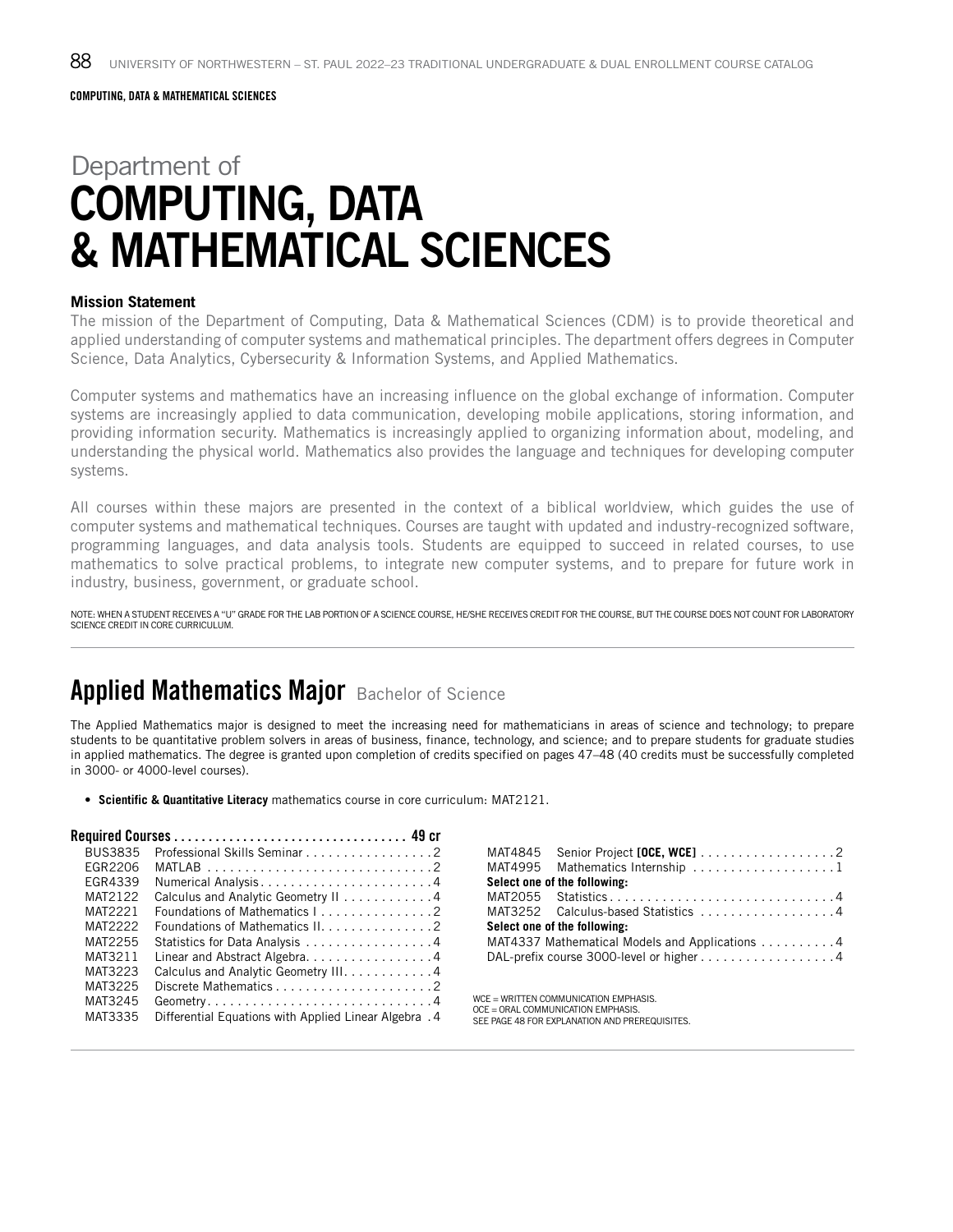#### Applied Mathematics Minor . . . . . . . . . . . . . . . . . . . . . . . . . . . . . . . . . . . . . . . . . . . . . . . . . . . . . . . 18 cr

The mathematics minor is designed to add quantitative problem solving and rigor to other related majors, especially those in fields of business, finance, technology, and science.

Required Courses: MAT2121, 2122, 2221, 3225; six MAT-prefix credits 3000-level or above.

#### **Computer Science Major** Bachelor of Science

The Computer Science major is a four-year program designed to give students the knowledge to develop and use computer algorithms and computer-based systems. In addition, students will learn computing and mathematical principles that are used in the analysis and design of such systems. Students are provided with the fundamentals of the mathematics of computers, computer programming, operating systems, database management, and computer security, all of which provide a firm foundation upon which to apply and research new technologies. The program includes training in four broad areas:

- **Technical skills in programming and application development**
- **Applied mathematical skills for computations and simulations**
- **High-level design and analysis skills**
- **Application with databases, computer security, and communications**

Students completing this program are prepared to function effectively in a variety of careers as software developers, information technology consultants, information technology analysts, database administrators, and systems analysts. Students are also prepared for rigorous graduate programs in the computing sciences. The degree is granted upon completion of credits specified on pages 47–48 (40 credits must be successfully completed in 3000- or 4000-level courses).

- **Scientific & Quantitative Literacy** mathematics course in core curriculum: C- or better in MAT2055.
- **Students must receive** a grade of C- or better in all COS and MIS required courses. Courses with grades below C- must be repeated.

|  |                                                                                           |         | Computer Science Requirements37 cr                          |  |
|--|-------------------------------------------------------------------------------------------|---------|-------------------------------------------------------------|--|
|  | $COS1011$ Principles of Computing $\vert \ldots \ldots \ldots \ldots \ldots \ldots \vert$ |         |                                                             |  |
|  | COS2005 Python Programming4                                                               | COS2081 | Data Communications4                                        |  |
|  | $COS2112$ Principles of Computing $11, 1, 1, 1, 1, 1, 1, 1, 1, 1, 1, 2$                   |         |                                                             |  |
|  | MIS2062 Database Management I4                                                            | COS2269 | Computer Security Fundamentals4                             |  |
|  |                                                                                           | COS3265 | Tools and Techniques in Computer Science and Cybersecurity4 |  |
|  |                                                                                           | COS3267 | Operating Systems Concepts 4                                |  |
|  |                                                                                           | COS3272 | Programming II - Mobile Application Development . 4         |  |
|  |                                                                                           |         | $COS4855$ Senior Capstone [OCE, WCE]. 2                     |  |

| COS4995 Computer Science Internship. 1 |  |
|----------------------------------------|--|
|                                        |  |
|                                        |  |
| MIS3265 Systems Analysis and Design4   |  |
|                                        |  |
|                                        |  |

WCE - WRITTEN COMMUNICATION EMPHASIS OCE = ORAL COMMUNICATION EMPHASIS SEE PAGE 48 FOR EXPLANATION AND PREREQUISITES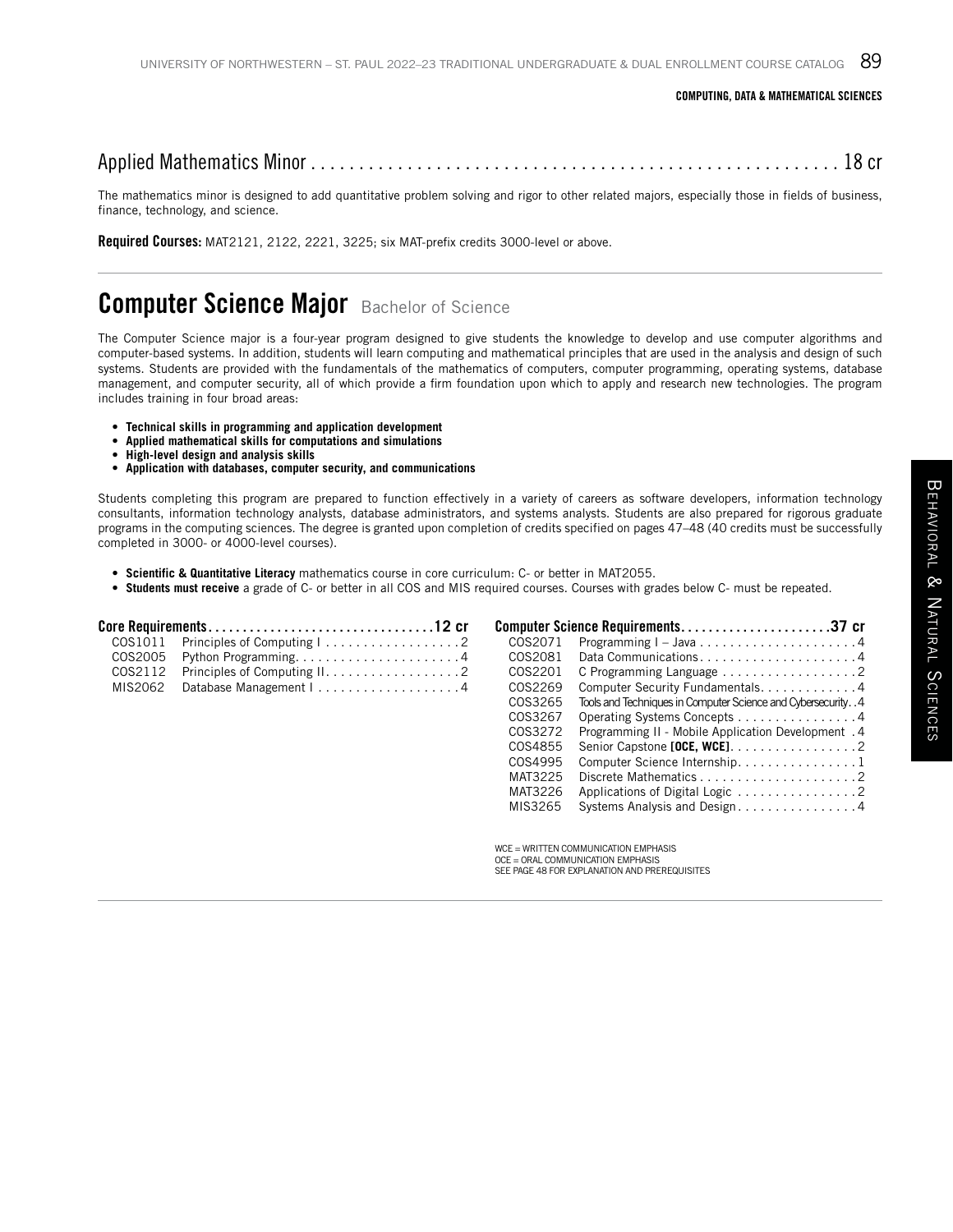## Cybersecurity & Information Systems Major Bachelor of Science

The Cybersecurity & Information Systems major is designed to give students a strong academic experience in Cybersecurity while at the same time offering a career path in information systems. Cybersecurity permeates virtually all parts of technology today, providing information security, monitoring computer networks, and preventing and/or mitigating cyber threats. Cybersecurity professionals prescribe and use policies, procedures, and technology to address natural events, hackers, cyber terrorists, and technical problems that could compromise the confidentiality, integrity, or accessibility of systems and data. Students also receive valuable education in information systems leading to careers as software developers, systems analysts, and computer network administrators. The degree is granted upon completion of credits specified on pages 47–48 (40 credits must be successfully completed in 3000- or 4000-level courses).

- **Scientific & Quantitative Literacy** mathematics course in core curriculum: C- or better in MAT2055.
- **Students must receive** a grade of C- or better in all COS and MIS required courses. Courses with grades below C- must be repeated.

|         |                        |         | Cybersecurity & Information Systems Requirements 38 cr            |
|---------|------------------------|---------|-------------------------------------------------------------------|
| COS1011 |                        | COS2081 |                                                                   |
| COS2005 |                        | COS2269 | Computer Security Fundamentals. 4                                 |
| COS2112 |                        | COS3265 | Tools and Techniques in Computer Science and Cybersecurity. . 4   |
| MIS2062 | Database Management I4 | COS3267 | Operating Systems Concepts 4                                      |
|         |                        | MAT3226 |                                                                   |
|         |                        | MIS3185 |                                                                   |
|         |                        | MIS3265 | Systems Analysis and Design4                                      |
|         |                        | MIS4245 | Cybersecurity: Current Practices and Trends 4                     |
|         |                        | MIS4369 | Introduction to Cryptography $\ldots \ldots \ldots \ldots \ldots$ |
|         |                        | MIS4465 | Computer Firewalls and Penetration Testing 2                      |
|         |                        | MIS4466 |                                                                   |
|         |                        | MIS4855 | Senior Capstone [OCE, WCE]. $\ldots \ldots \ldots \ldots \ldots$  |
|         |                        | MIS4995 | Cybersecurity & Information Systems Internship 1                  |
|         |                        |         | WCE = WRITTEN COMMUNICATION EMPHASIS.                             |

WCE = WRITTEN COMMUNICATION EMPHASIS. OCE = ORAL COMMUNICATION EMPHASIS. SEE PAGE 48 FOR EXPLANATION AND PREREQUISITES.

# Data Analytics Major Bachelor of Science

The Data Analytics major is a four-year program designed to give students the skills needed to manage and analyze large datasets to solve critical business problems. DA students are provided with the fundamentals of data analysis, data management, data storage, programming, and predictive analytics. The program provides students with training in techniques and software for researching and analyzing large data sets (big data) to further the understanding of organization and industry data and forecast business opportunity and strategy success rates. The program is designed to provide students with either immediate employment upon graduation or sufficient preparation for a master's-level program in data analytics or data science. The degree is granted upon completion of credits specified on pages 47–48 (40 credits must be successfully completed in 3000- or 4000-level courses).

• **Scientific & Quantitative Literacy** mathematics course in core curriculum: C- or better in MAT2055.

| COS1011 |                        | BUS2011 | Introduction to Business Analysis. 2                             |
|---------|------------------------|---------|------------------------------------------------------------------|
| COS2005 |                        | DAL2012 |                                                                  |
| COS2112 |                        | DAL2025 |                                                                  |
| MIS2062 | Database Management I4 | DAL2235 | Principles of Data Analytics4                                    |
|         |                        | DAL3255 |                                                                  |
|         |                        | DAL4235 | Big Data Analytics and Applications 4                            |
|         |                        | DAL4275 | Business and Economic Forecasting4                               |
|         |                        | DAL4855 | Senior Capstone [OCE, WCE]. $\ldots \ldots \ldots \ldots \ldots$ |
|         |                        | DAL4995 | Data Analytics Internship 1                                      |
|         |                        | MAT2255 | Statistics for Data Analysis 4                                   |
|         |                        |         | Select 8 credits from the following:                             |
|         |                        |         | Courses not counted elsewhere with ACC, BUS, COS, DAL, ECO,      |
|         |                        |         | FIN, MGT, MIS, or MKT prefixes or MAT course at 2000 level or    |
|         |                        | above.  |                                                                  |
|         |                        |         | $WCE = WRITTEN COMMUNICATION EMPHASIS$                           |
|         |                        |         | OCE = ORAL COMMUNICATION EMPHASIS.                               |
|         |                        |         | SEE PAGE 48 FOR EXPLANATION AND PREREQUISITES.                   |